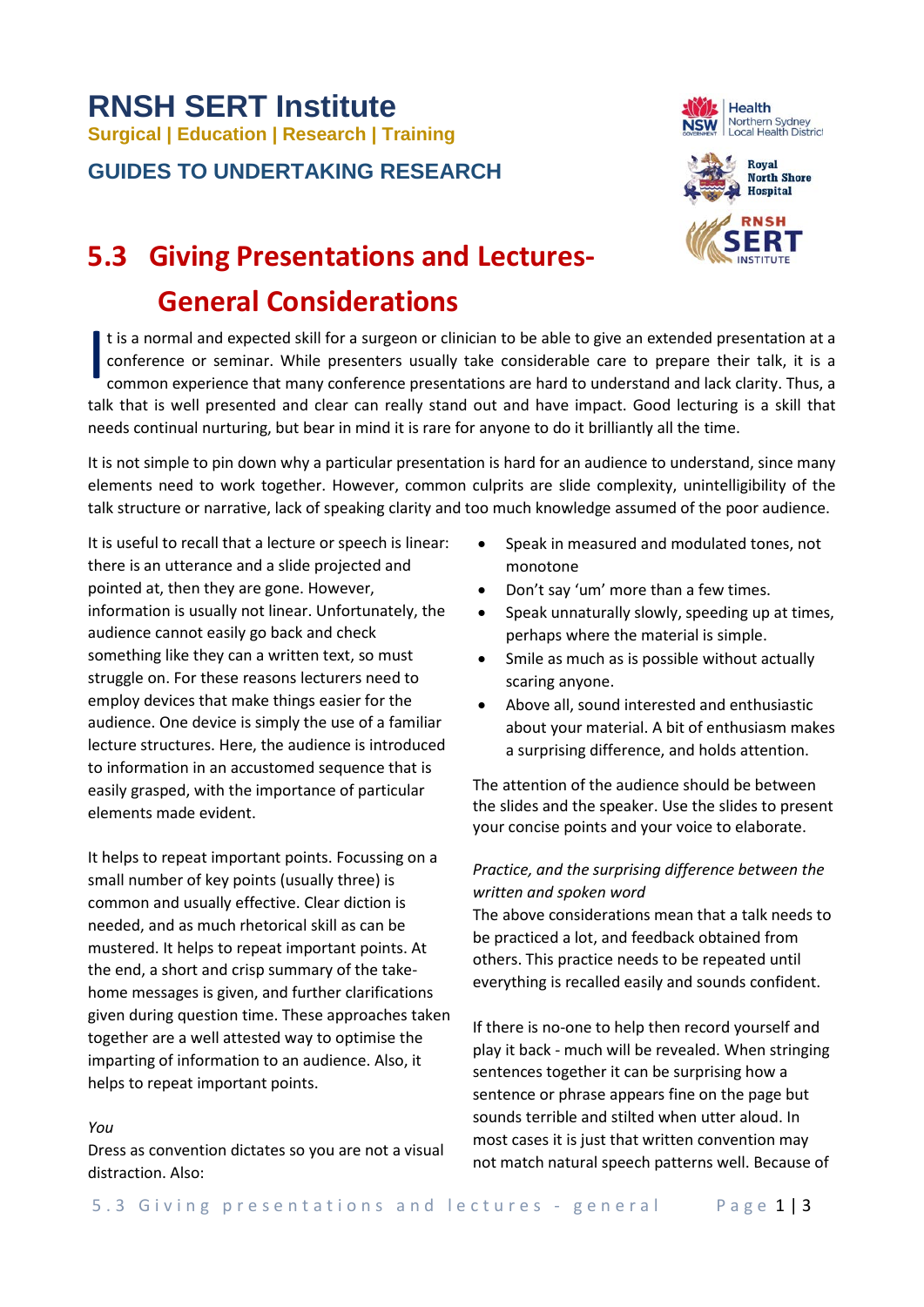this be very wary of giving a talk without practicing it out loud at least once.

#### *Slide clarity*

Slides have two functions –as a visual aid and to present specific data. It may be hard to get sound advice on how to make good slides, except directly from an experienced mentor, but there are some easy points to remember.

- Slides need big font size to be read easily from a distance.
- Slide should look visually uncluttered.
- Information content should not be too dense as the audience has limited time to absorb it.
- Graphs should be easy to interpret quickly, with minimal complexity and as little text as possible.
- Summary diagrams and simple visuals help a lot, but unrestrained slide animation can be distracting.
- Do not use big blocks of text longer than 2 short lines often, and use dot points to provide visual structure where appropriate.

These and other simple considerations are so often disregarded that just adhering to them can make a presentation stand out.

#### *Ask other people*

In general, it is difficult to get good slides without deliberating on them beforehand with informed and opinionated people. Presentations can require a surprising amount of effort to get right. Only experience will make things better, but experience takes time, and getting the perspective of others is the only shortcut available. Ask a variety of people to give their time on this and listen to them with humility, noting how well they grasp and interpret the slides. If they struggle to understand some part of the talk then that part absolutely must be rethought and reconstructed. For example, an unexpected but simple misconception may arise in the listener; if this cannot be avoided, raise that misconception at that point in the talk and specifically try to dispel it. Also, check the listener really did understand all of the talk and are not being polite or are misinterpreting something key.

This whole process of getting criticism can be a bit bruising for the ego, but must be done because you, the speaker, are so familiar with the material compared to the audience that it can be hard to put yourself in their place.

#### *The audience*

#### Consider:

- What will the audience expect from your talk?
- Why are you addressing them?
- What knowledge can you assume they have?
- How will they vary in their knowledge background?

These are issues that must be addressed when preparing a talk. It will help prevent an inappropriate launch into a deep jargon-filled exposition without carefully introducing the subject (and the jargon) to the audience: if not, eyes will glaze over for sure.

#### *Get the opening lines right.*

This is very important. It will grab the audience attention and make a good impression.

#### *Explaining things*

If there are concepts used that are not common knowledge they should be briefly introduced and their importance outlined. Don't take too long, but explain in as lay terms as possible. Once you have explained your concept in terms that a 12 year old will understand the audience will be with you (unless they are 11 years old) and you can use that concept freely. There will always be some concept you take for granted that others do not, and it is not easy to spot those. Again feedback and questions from others will enlighten you as to how well you explain things. Improvement will come with time.

#### *Say three things.*

As noted above, a common and useful approach is to introduce only three major points in a talk. That does not mean that detailed technical points should be shunned, but it is often best to restrict them to an identifiable middle part of your extended presentation. If that is done, those who know they are unlikely to understand (or care) can switch off